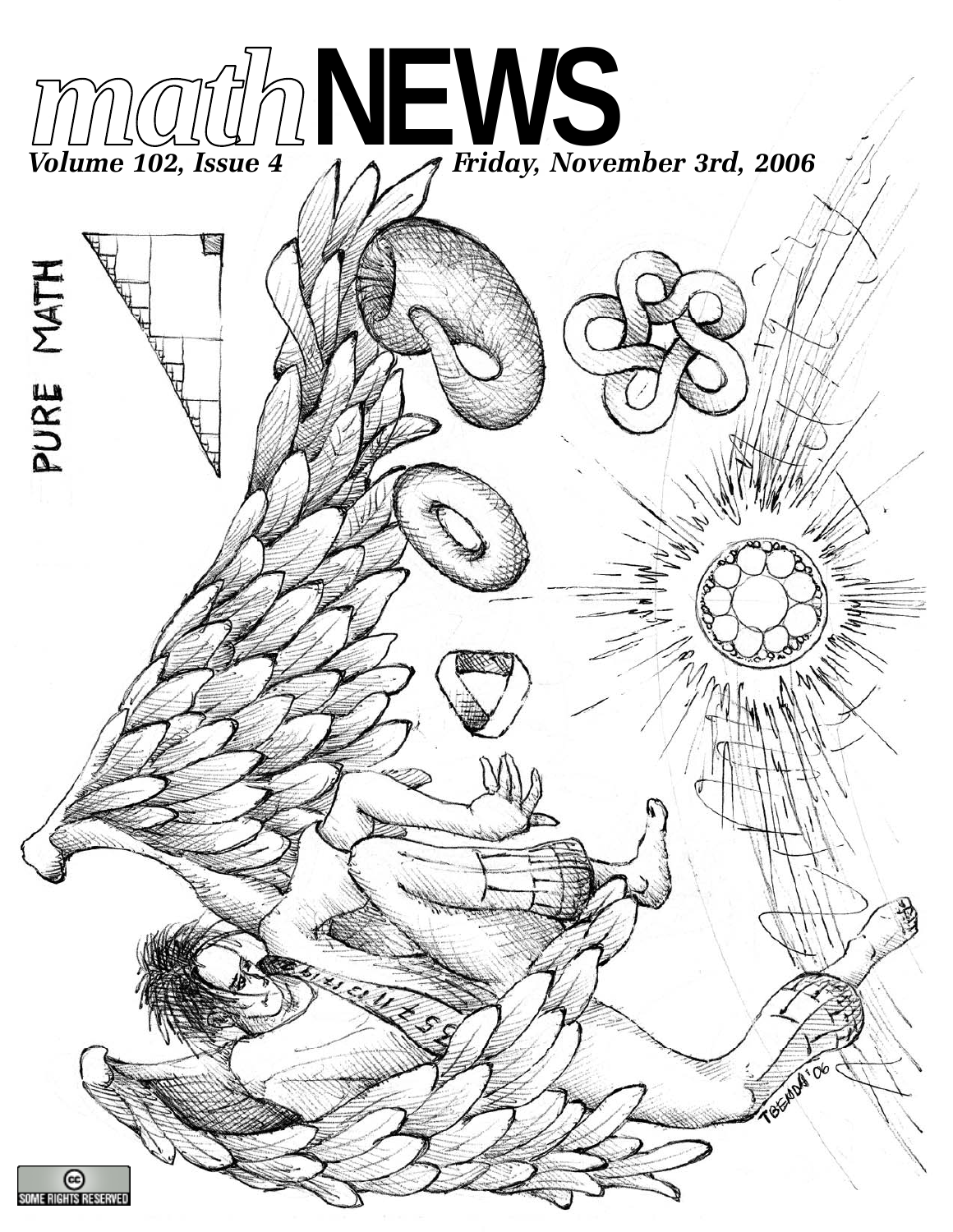## *look***AHEAD**

| <i>mathNEWS</i>            |                                                         |
|----------------------------|---------------------------------------------------------|
| November 3                 | Issue #4 recovers from midterms                         |
| November 13                | Production Night #5                                     |
| 6:30PM, MathSoc            |                                                         |
| November 17                | Issue #5 gets groovy                                    |
| <b>MathSoc</b>             |                                                         |
| Monday                     | Last day to buy Charity Ball tickets                    |
|                            | check MC3038 for details                                |
| Tuesdays                   | Games Night                                             |
|                            | Check it out in the Comfy at 6:30                       |
| Wednesdays                 | Two movies, no dollars!                                 |
| Look for posters!          |                                                         |
| November 10                | Charity Ball                                            |
| <b>Math Grad Committee</b> |                                                         |
| Wednesdays                 | Pizza day!                                              |
|                            | Buy cheap pizza to support the graduating class of 2007 |
| <b>Math Faculty</b>        |                                                         |
|                            | Questions about these? See an academic advisor!         |
| Tomorrow                   | UW Day                                                  |
|                            | for details, e-mail                                     |
|                            | vpas@mathsoc.uwaterloo.ca                               |
| November 3                 | Last day to WD from a course                            |
|                            | As in TODAY!                                            |
| December 7                 | $2nd$ chance to write the ELPE                          |
| December 8                 | First day of exams                                      |
| <b>CECS</b>                |                                                         |
| November 1                 | Continuous Phase Postings Begin                         |
|                            | see www.cecs.uwaterloo.ca/students/datesF06.phpfor      |
| details                    |                                                         |
| Feds                       |                                                         |
| November 3                 | Theory of a Deadman                                     |
|                            | Fed Hall                                                |
| <b>Miscellaneous</b>       |                                                         |
| Today                      | EngScunt                                                |
| November 11                | Remembrance Day                                         |
|                            | ISSN 0705—0410                                          |

*math*NEWS is normally a fortnightly publication funded by and responsible to the undergraduate math students of the University of Waterloo, as represented by the Mathematics Society of the University of Waterloo, hereafter referred to as MathSoc. *math*NEWS is editorially independent of MathSoc. Content is the responsibility of the *math*NEWS editors; however, any opinions expressed herein are those of the authors and not necessarily those of MathSoc or *math*NEWS. Current and back issues of *math*NEWS are available electronically via the World Wide Web at http:// www.mathnews.uwaterloo.ca/. Send your correspondence to: *math*NEWS, MC3046, University of Waterloo, 200 University Ave. W., Waterloo, Ontario, Canada, N2L 3G1, or to userid mathnews@student.math.uwaterloo.ca on the Internet.

The editors remind the readership that the opinions expressed herein are solely those of the authors, and further, that it's not their fault that the opinions of the authors don't always fit the space available. And while we're reminding people of things, we remind you, the reader, that you are attractive and good-looking, not least of all because you're taking the time to read this puny text that is ordinarily quite ignorable.

This work is licensed under the Creative Commons Attribution-NonCommercial-NoDerivs License. To view a copy of this license, visit http:/ /creativecommons.org/licenses/by-nc-nd/2.0/ca/ or send a letter to Creative Commons, 559 Nathan Abbott Way, Stanford, California 94305, USA. Terms may be renegotiated by contacting the editor(s).

Grand Poobah and Poobee: Eric Logan and Jenn Smith For our friends in the National Library:



## **GIS Day @ UW : Wednesday November 15th 2006**

GIS Day is an annual grassroots event that celebrates Geographic Information Systems (GIS) users and teaches and promotes research tools to schools and businesses.

To coincide with worldwide GIS Day events (see http:// www.gisday.com), the University Map Library, Faculty of Environmental Studies and the Waterloo-Laurier Graduate Program in Geography will be hosting a variety of GIS Day events on Wednesday November 15th, 2006, between 10:30 and 3:30 pm in the ES1 Courtyard and the adjacent seminar room ES1 221.

All UW students, faculty and staff are invited to participate in celebrating GIS Day. Learn what Geographic Information System (GIS) is and how it can be used in both your academic and personal lives. Learn more about the different software that supports all the geospatial data available to the campus.

The ES Courtyard will be transformed into a poster map gallery where students, faculty and staff across campus will be displaying their research and work using GIS. For the duration of the event the seminar room will have a continuous stream of UW speakers demonstrating GIS technology in their course projects. At the end of the day, Eva Dodsworth from the Map Library will introduce GIS and demonstrate the Library's data resources using the software GeoExpress View. Don't miss this session as you will learn how to incorporate GIS into your next course project without needing to know or use ArcGIS.

There will be several door prizes, giveaways and refreshments as well. Please visit http://www.fes.uwaterloo.ca/ gisday/ and register for the event!

Eva

## **Applied Math Professor is Mourned**

Marita Chidichimo, a faculty member in UW's department of applied mathematics, died on October 22nd at the age of 60. She had been on disability leave for about three years, battling a recurrence of cancer.

At UW she was cross–appointed to the department of physics and astronomy, and did research in broad areas of atomic, molecular and optical physics. For a time she was scientific coordinator of the international IRON Project, which has "the goal of computing, on a large scale, electron excitation cross sections and rates of astrophysical and technological importance, using the most reliable procedures currently available." For two years, 2001-03, she was chair of UW's Women in Mathematics Committee.

*math*NEWS sends its sympathy to all those that knew her. In memory, we reprint this following *ultra*CLASSIFIED from 1988:

#### *Attention M. Chidichimo:*

 *Please introduce yourself.*

 *Your Math 230B class* **Storybusters?**

Not that I have many noticeable qualms with the Imprint, but comparing themselves to Ghostbusters may not have been a bright idea. Consider that the Storybuster would take all stories and lock them up into a container, isolating them from society. What's left? Ectoplasmic ooze. Just something to think about.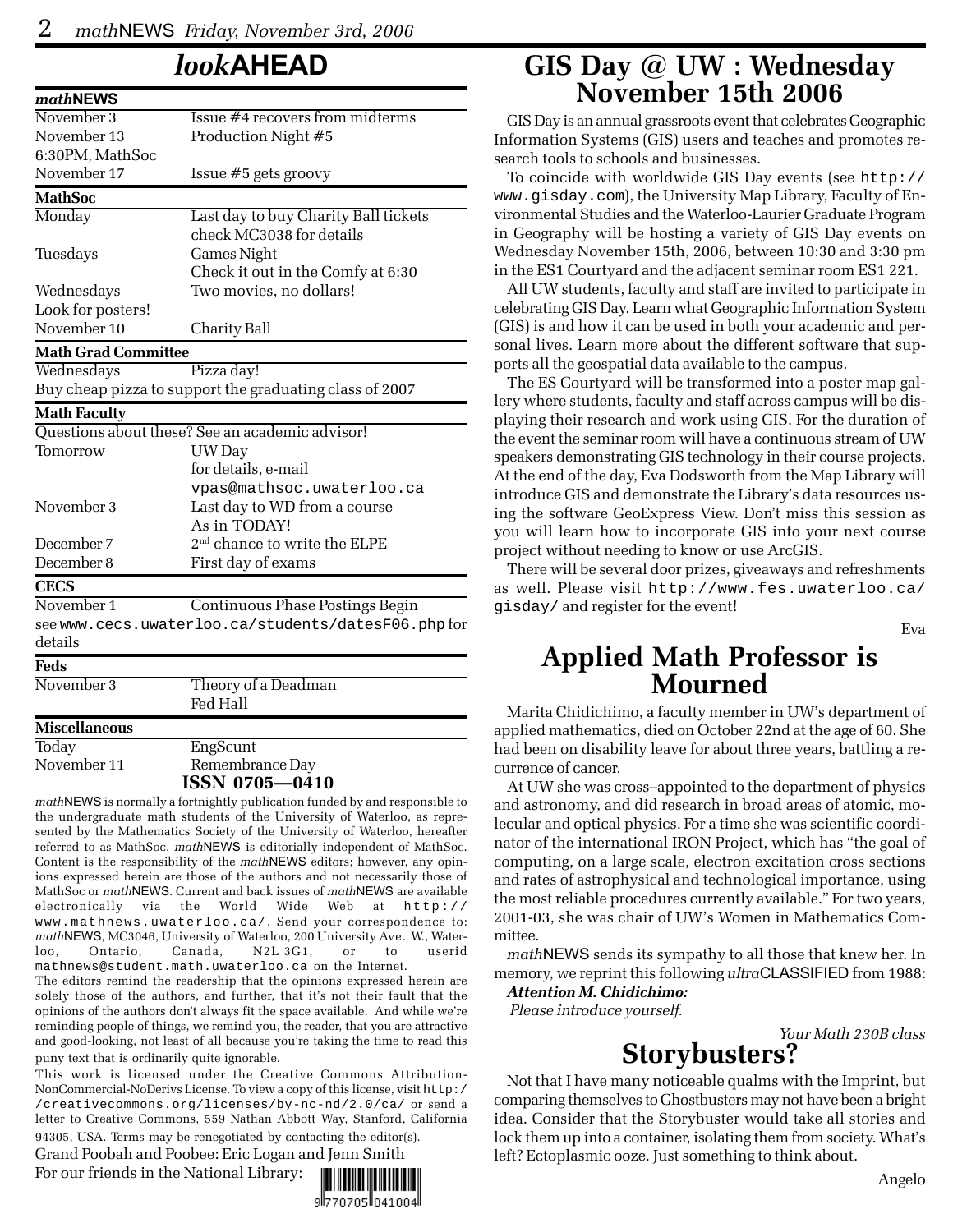### **Prez Says**

#### *Not a whole lot*

I've arrived late to this *math*NEWS production night because I'd been attending Feds' twice annual General Meeting. Not much happened of note, besides changing the name of the Womyn's Centre to the Women's Centre. There was spirited discussion both in favour and in opposition to this change, but in the end the motion carried. While it may not seem all that exciting, important things do tend to happen at these General Meetings, so I encourage you all to attend in the future. If you want the details, I'm sure Imprint will have a lengthy rundown of the proceedings.

On the MathSoc front, we're chugging along. By the time you read this, MathSoc Council will have made a decision on whether or not to fund a renovation of the Mathematics Society office. I'm cautiously optimistic that this project will go ahead, and I'm certainly looking forward to having the office cleaned up and reorganized to serve math students better. As always, if you have any thoughts on the matter, I encourage you to contact me.

Nominations are presently open for a variety of upper year class representative positions. Also open right now are nominations for Honourary Lifetime (MathSoc) Membership, an honour given from time to time to individuals that have made significant contributions to student life in the Math faculty. Both forms are available outside the MathSoc Office.

We'll be opening Nominations for Spring 2007 and Winter/Fall 2007 Executive positions fairly soon. Being an exec is fairly time consuming, but for the most part it is worth it. I encourage you to consider taking on this responsibility and trying to leave Math-Soc a little better than you found it.

Also coming up is the Charity Ball. It's a pretty swanky party held annually to benefit worthy charities. The proceeds this year will be going to the Canadian Cancer Society. Whether or not you're in Math, I encourage you to go. It will be held on November 10th at the Waterloo Inn.

I think that's all for now. Until next time.

Andrew Fransen MathSoc President F06 prez@mathsoc.uwaterloo.ca

## **VPF Sez!**

The land of finances is currently in a happy state. I've been somewhat busy signing cheques, counting money, and keeping control of the finances. I've also been somewhat more busy with school work. Ah, school work, how much do I loathe you…

Also, I've been spending some time keeping our amazing VPAS sane by giving a lending hand towards Charity Ball. You should all come! It'll be a really good time. Mark November 10 off on your calendar, get dressed up, and come have a great time supporting the Canadian Cancer Society. Buy your tickets by the end of Monday, and you won't regret it! It's a great opportunity to wind down from the crazy midterm season. Midterm season should be over by then. I know my last midterm is the night before. Ah, midterms, how much do I loathe you…

Please e-mail me, vpf@mathsoc.uwaterloo.ca, with any questions you have.

> Nicole LeBlanc MathSoc VPF F06 vpf@mathsoc.uwaterloo.ca

## **The VPAS Word**

*Occasionally VPAS Word is a Subset of English*

Movies, games, and free pie! What more can you ask for? How about a Charity Ball? That sounds like a fun time. This term it will be held on November  $10<sup>th</sup>$  at 6:00pm. There will be a multicourse dinner, silent and live auctions, and a live DJ and dance. All the proceeds from this event will go to benefit the Canadian Cancer Society. You can pick up tickets on the Third floor of the Math & Computer building in 3038. Make sure you get them quick, as the last day is Monday. *[Seriously, folks, it's going to be a fun time, and I'm not just saying that because I'm running the auction again… — inkEd]*

Coming up soon we have Pints with Profs and Name That Tune, more details will show up later. You should check out the website for more up to date information (www.mathsoc.uwaterloo.ca) or the whiteboard in front of the C&D. Both of these sources have lots of information about what's going on with the society.

This past week we held approximately pi squared day. Free pie was served on the third floor of the MC. I would say it was a successful event, but I'm a little biased as I haven't run it yet. But I can say it as I can see the future. OOOOOOOOOEEEEEOOOOOOO I am Zoltan!

Zoltan over and out.

Alex McCausland MathSoc VPAS F06 vpas@mathsoc.uwaterloo.ca **What is this?**

It is 12 years old And it constantly grows It has 3 million dollars And funds most projects it knows

It does not seek profit It has only one goal To help undergrad math Prosper and grow

It sponsors computers Coursenotes and chairs Sends people to conferences For all mathies it cares

It's run by the students For students it's run What's best for the mathies It will always fund

Be on Funding Council And share your view Submit applications Today they are due

Submit your proposal By November 10th It makes learning better It is called MEF

> Denis Chichkine MEF Director F06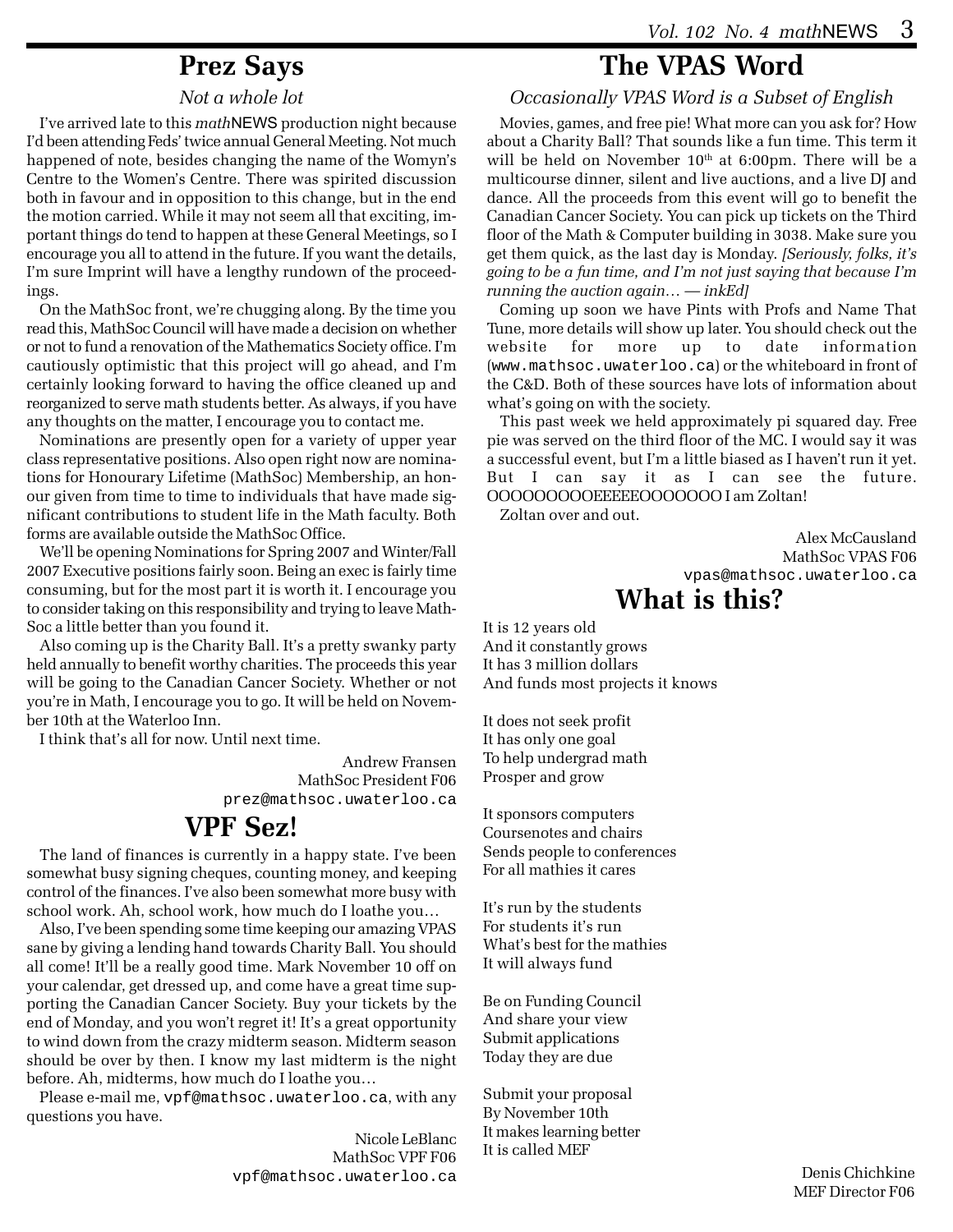

What fun activities can you miss if you are not a member (or an

affiliated non member) of the Pure Math Club?

- You probably already missed a great lecture yesterday at our quasi-weekly unveiling math seminar (these are on Thursday). Don't miss the next one.
- The Fields field trip! Get free food, but this time in Toronto!
- Help us argue about what sort of couch to get (pink anyone?) But, don't sign the petition to get a bunk bed. That is just wrong.
- Please please feel free to change the topic from synthesisers and hip hop music.
- Look at our wonderful collection of books, and imagine how smart you would be if you read them.
- Get up to date on the latest rumours (and what are you doing next term?).
- Impress first years with exclusive mathematical knowledge they don't know they will soon gain.
- Think of another thing that PMC might stand for, and we might tape it on our door. We will appreciate it, this really helps us when we go to parties with art students.

Lloyd Elliott PMC Jester

## **ElseWhen**

#### *25 Years Ago in* math*NEWS*

This week in ElseWhen, we will be looking at *math*NEWS volume 27, Issue #4, which was orginally published on October 23, 1981. Remember that the entirety of this issue, as well as every other issue of *math*NEWS, is available in both of the University of Waterloo's libraries, the *math*NEWS office(MC3046), and the National Archives of Canada.

Some things remain the same throughout time. Here is a selection from WJ Jordan about a deadly disease that I too have witnessed these past weeks:

*Some of [the symptoms] are ragged fingernails, chewed-up pencils and pens in the pockets, a strong craving for a beer or three or nine or however many it takes to pass out, and an urge to burn all of the textbooks in existence on campus using the professors as kindling. These are all symptoms of a disease that arises in epidemic proportions in all universities and colleges:* midtermitis.

More in this jam-packed issue:

- List of "Women's Week" Events
- Proof that God Exists
- The Galumphin Gourmets review the MathSoc C&D, giving it only 4 bunnies
- Remember: drop the classes you will fail

Aleph-Null

## **Firefox 2**

Thanks to the wonders of print publishing, this will be more than a week late by the time you read it. However, I'll write anyway. Maybe you'll find a new feature.

Firefox 2 was released in the evening on October 24. If you haven't already (and I know there're at least three people...), get it now! More than half of the extensions that worked with Firefox 1.5 have been updated to work with 2.0. I had only two or three extensions that wouldn't withstand the upgrade, and by the time you read this, they'll probably work, too.

The extension management system has been updated, so while you still have to restart to install an extension, it can resart and reopen all your windows and tabs. This leads into its new crash recovery feature. Once, you had to get the Session Manager extension to restore open windows after a crash. Now, Firefox comes with this by default.

The search bar has been updated, so you can remove and reorder the search engines. Plus, when you visit a site that can be added to the menu, it lights up a little. Try visiting Wikipedia, then look at the button.

The rendering engine hasn't changed significantly. This means that there are very few reasons not to upgrade, since it won't display anything worse than 1.5 did. New features to the rendering will be included in Firefox 3.

Despite some claims to the contrary, the built-in "anti-phishing" feature is not a "potential privacy problem." The claim seems to be that Firefox checks each website you visit with Google. However, this option is disabled by default; to enable real-time checking, the user must change an option and agree to a privacy statement warning *before* this can occur.

In short, unless you have already tried Firefox **2** and decided against it, go to getfirefox.com and give it a try.

mozWatch

## **Note to First years…**

If you think doing assignments is hard, try marking them! Disgruntled Marker

## **Faculty Lecture Series — Today**

The third lecture of the David R. Cheriton School of Computer Science Faculty Lecture Series will be held on Friday, November 3, 2006, at **3:30 pm in DC 1302.**

Justin Wan of the Scientific Computation research group will speak on "PDE Modelling in Scientific Computing: with Applications in Physical and Biomedical Simulation."

Abstract:

 Modelling is a key element in scientific computing. Partial differential equations (PDEs) have long been used in modeling scientific and engineering problems, e.g. air flow around an airfoil, underground water flow. Recently, PDEs are gaining popularity in modelling even wider variety of problems. By skillfully setting up appropriate equations, one can make use of PDEs to solve problems in computer vision, graphics, medicine, finance, etc.

In this talk, he will introduce the techniques of PDE-based modelling and the numerical challenges when one solves these equations. In particular, he will demonstrate the use of PDEs in computer art, image processing, simulation of physical phenomena and brain mechanics.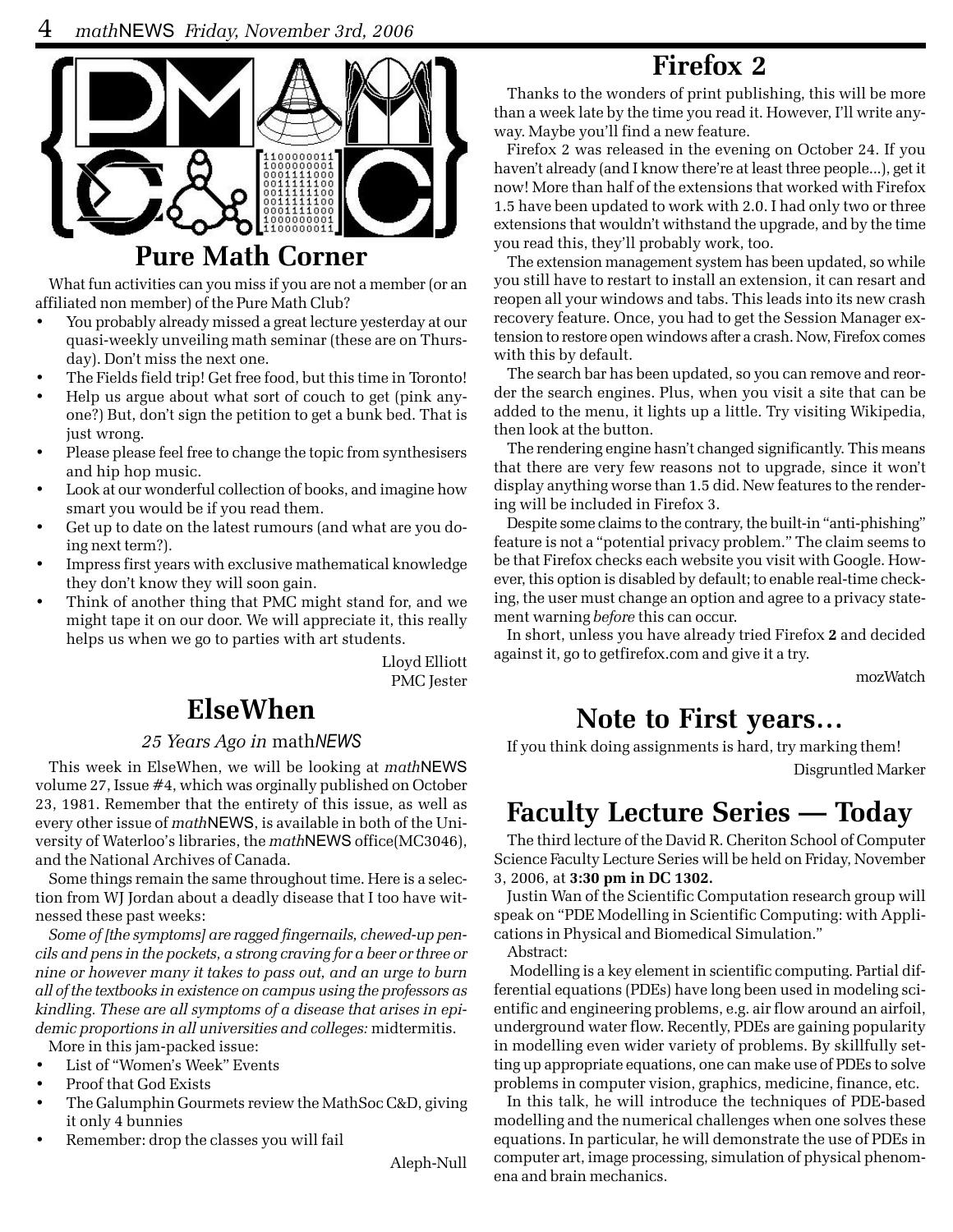## **Be careful what you wish for**

#### *Something mildly ironic might happen*

I walked to school on a cold, windy morning. The sky had an ominous red glow on the tree leaves. As I neared the campus, a shiver ran down my spine. I could tell something was amiss.

The parking lot was vacant. There was not a single car in sight. "They all must have been stolen," I thought to myself. As I approached the MC building, with not a living thing in sight, I recalled the events of the previous night:

I had wished that the entire world would go away. I wished for peace and solace from the madness of school. All because of the terror of midterms, the unrelenting terror in my mind. Would I be successful? Would I be completely surrounded by gorgeous — well, that's a stretch.

I walked up the steps. Maybe it was the power of Hallowe'en. The collective power of a bunch of kids dressed up like Judeo-Christian evils all in an effort to obtain junk food. That could be the source of the desolation. Either that or there was free food somewhere.

The MC building was completely unpopulated by sleeping students and professors. That notwithstanding, strange noises echoed in the hallways. The sounds of metal objects clanging into walls and on the floors. In my mind echoes of maddening laughter and woeful cries rang. From behind me, footsteps. Loud and creepy. I ran.

I instinctively ran to the MathSoc office on the third floor, despite not having anything to staple. The doors were locked, but the sounds of footsteps stilled lingered in the hallway. "I was running, how could they possibly have kept up?" The thought boggled my mind. "I could just be in a crappy horror flick." I quickly discounted that option when there were no scantily clad, large breasted females.

The doors were locked, and the sounds of footsteps grew louder, the source nearer now than before. I pounded on the door, but to no avail — it would not open. Out of anger, I slammed my fist into the wall next to the door and broke through it. 'That was easy,' I contemplated as I stuck my hand in to unlock the door. I made it inside.

Finally, some form of safety. Glancing around, I caught a glance at the calendar. It was Saturday. Shit.

Angelo

## **Stop me if you've heard this one before**

Viva! In view, a humble visceral virtuoso, cast vicariously as both victim and villain by the vicissitudes of Fate. This visage, no mere vigilante of violetists, is a vintner of the vibe of villagers, now in-visible, vituperative. However, this vigourous visitation of a by-gone villein, virtually vitiating vixens, stands vivified and has vied to vilate these vinous and virulent villus virtuizing vice and the violently vicious and victorious violation of virtue.

The only viaticum is viticulture; a vitriol, held as a virgin, not in vicinity, for the vicarage and viviparity of such shall one day vindicate the vigilant and the virtuous.

Vituperatively, this vichyssoise of vinyl vibrates most viscid, so let me simply add that it's my very good honor to meet you and you may call me…

## **Dating Advice From the Single Guy**

### *Part 4: Induction*

So, we left off with your first date. Either it went well and you get to keep reading or it went not so well and you're back to issue 1. Don't worry about missing out on her, she's probably not that great anyway, she was willing to go out with *you* of all people. You may be wondering what's the deal with my title? Well consider this, the first date is done, shall we call it the base case? Well then, what does that make the subsequent parts? Yep, you've got it, it's the inductive step.

I've said it before, and I'm going to say it again, "Don't be stupid." I think I may have seen something in imprint earlier this term talking about the whole "girls like the bad boys" topic while I was trying to find where they're hiding the only thing worth looking at in the paper (the crossword)<sup>\*</sup>. It's talked about all the time on the internet (Do a search for "nice guy"). We all also know that those types of guys are all really dumb, so you may think that in order to keep your girl you should try to be dumb. If you've managed to get this far then you're past that point.

I can say this though: try paying attention to thing. But if you want some added fun, make it look like you're not actually doing so, then do something really surprising that she doesn't expect because you "haven't been listening to a thing she's said." But you must do it before she gets mad at you, otherwise you're in trouble.

My last bit of advice that may not be self evident in the overall scheme of things is this: whatever you do, don't spend all your time with her. It'll drive her insane, it'll drive you insane, but maybe more importantly, it'll leave me, your single friend alone and at home with nothing to do. And really, what's more important to you: some relationship that probably won't last past next week (unless you listen to my advice that is) or your friends. If you make plans with friends don't blow them off for anything, that's just not fair to them, but also remember to make plans with them in the first place.

So what comes after induction you might ask, shouldn't things be proven now? You'll just have to wait until two weeks.

\*Alright, bar flies isn't a total waste of time either, it can be good sometimes but that's it.

## The Single Guy **The Quest**

#### *Mathie D&D*

Your party enters an empty room somewhere on the sixth floor. An Arts student points out that there is a treasure chest in the room. It appears that the Arts student followed you from the previous encounter. The Accounting notes the new addition to the entourage as a loss, while the PMath defines it as Epsilon and hopes that it approaches zero.

The C&O determines the most efficient way to open the treasure chest while the AMath just walks up and opens it. The chest was booby-trapped, and each party member receives damage from a stack of midterms that comes flying out. This kills the Arts student. The party receives experience.

Inside the chest was the answer score to the final exam. The SoftEng comments that this goes against the ethics that they learn about in school. The party laughs at the SoftEng, except for the Stats who has no sense of humour.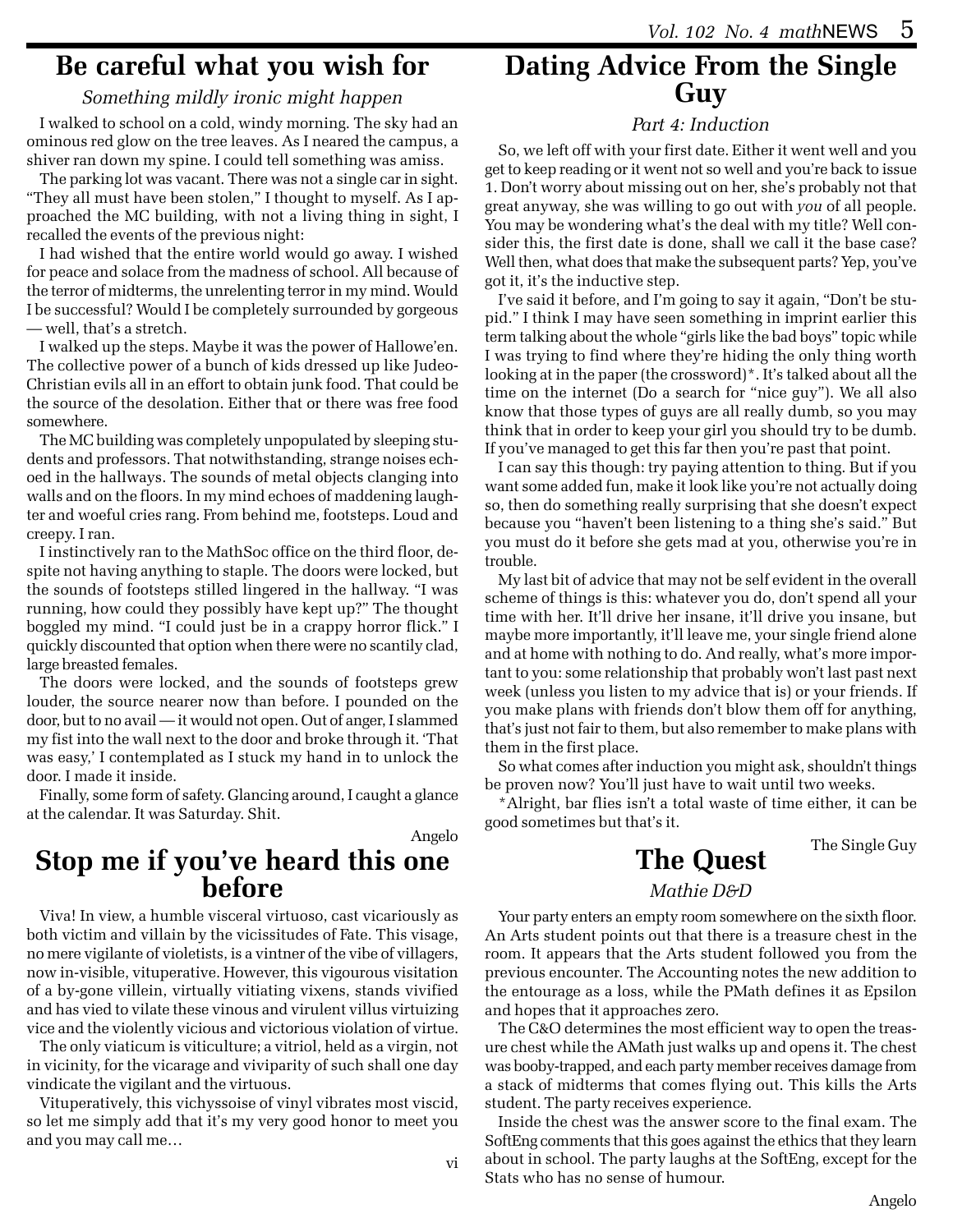## **12-Bar "I get good grades in everything except my faculty" Blues**

Eighty percent Eighty freaking percent The mark of an arts midterm I just received But I am enraged and not relieved For I mismanaged time, left sections blank, Prepared to hang myself on my own shank But instead am I found to excel Ten points above average, in slacker-genius hell.

For what does this say about me, then That I entered a program that crushes my balls Where joy comes in surviving despite myself While I slip through time-cracks to back-flip Over Dennett and Nietzche and James Whose ramifications I'd rather explore Then that of distributed mainframes. Now don't get me wrong, I love teh CS And it informs me of artistic BS But I do have to wonder, did I make a bad choice In lacking an equally balanced invoice?

What could I have been, flipping my major Latt?-sipping, dripping full-formed opinions Wearing fancy hats and speaking roundabout Would I then be pining for some nerdish clout And cry, why oh why, did I not formalize And skill myself to theoroptimize With algorithmic sensibility and nouveau geek-chic At pasty-white long-hairs I'd lustily peek

And I think, in the end, that is my problem I've multiclassed, wizard/bard and have fallen To adequacy when clearly I'm great And instead of hot sexin' I make you irate I've chosen the slow, unrewarding path Of obscurity and mentioning Ratatat I have no time to master the two For my academics are finally through.



## **A fishy filler!**

What do you get when you cross a fish and an elephant? Nothing! A fish is scalar, you can't get a cross product from it!

## **Tricky Math**

### *I'm not sure this one fits with the other ones*

So, I've got a little problem. I kind of ran out of ideas for this article, and still have three issues to go. Two as you're reading this. However, I really like this article, and anyone who I've talked to who has read them likes them too, so after I talk about math for a bit, I'm going to ask for your help.

Have you ever looked at a decimal followed by an infinite amount of nines ( 0.999… for the remainder of this article, it means just that, infinite 9s after the 0.) and thought "the value is so close to one we may as well just call it one." One question I have for you, is if you have questioned whether  $0.999... = 1$  have you ever also questioned whether one = 1? A couple terms ago I wrote a proof that  $0.999... = 1$  but I know some people dismissed it as a trick like those 1=2 proofs that are out there. I'd like to tell you that that is wrong, 0.999… is indeed equal to 1, and if you don't believe me consider the following:

Here's the proof I had in *math*NEWS a while ago:

```
x = 0.999...10x = 9.999...10x - x = 9
```
 $9x = 9$ 

Don't believe it? Think I pulled a trick somewhere like in those 1=2 proofs? If I did, then what is it? Still don't believe me, then consider this:

 $1 - 0.999... = x$ 

What is x? well let's see, carry the one, and then carry the one again and well um carry the one again. In fact keep doing this an infinite amount of times. the result gets to be 0.000… and the only time you get something that is not a zero is when you get something that is not a nine in 0.999…, which is by definition never. So removing following zeros we get that  $x = 0$ . If a-b=0 then it follows that a=b or subtraction doesn't work. Thus 0.999…  $= 1.$ 

How about this, if  $0.999... < 1$  (it's obviously not greater than one) then since both are real numbers that are not equal to each other then there must be some value x such that  $0.999... < x < 1$ . What is it? If there isn't one, then one of the premises is wrong, and I don't think it's the one about the reals.

Last is the one I know you've thought about before. There is no way that you've gotten to UW Math without at least considering it.  $3/3=1$ , but  $1/3 = 0.333...3 \times 0.333... = 0.999...$  Like I said above maybe you just thought, "oh, it's close enough" or "that's just a problem with the way we write out our numbers." That might be what you expect an engineer or scientist to say, but if a mathematician doesn't have an exact answer, then he should be fired.  $0.999... = 1$ .

Now, I need your help. I don't know what to write for issues 5 or 6. However I'm sure there's plenty more out there that can be done so I ask that you please point me in the right direction.

## **Editor's Note**

Apologies to Vlad and James; your articles will appear next issue. Sometimes I wind up with just enough for an odd number of pages

 $x = 1$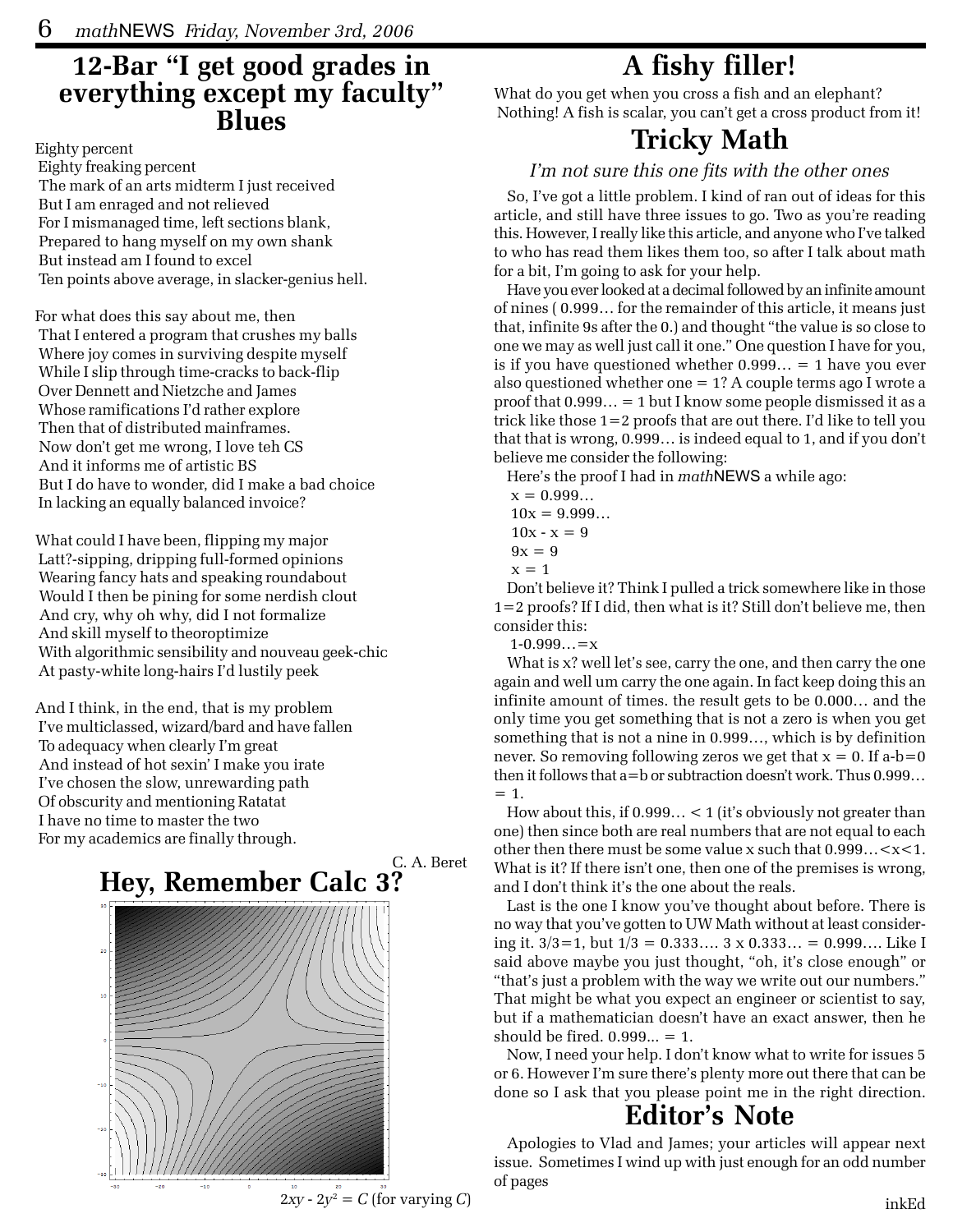## **Horrorscopes**

#### *Don't like it? Then no future for you!*

#### **ACCOUNTING**

Are you bored yet? If so, you only have two more months to wait until you can get paid to be bored. Unless you're frosh, then not only will your time here span six more months, but you will have to pay to be bored.

Your lucky number:  $z^{57}$ .

#### **ACTSCI**

I have forgotten about you three times now, but that makes you no more or less special than anybody else. The reason you were unknown to mine eye was because you were ashamed to admit that you existed.

Your lucky number: 1 person who allowed me to make fun of the rest.

#### **AMATH**

Have you ever noticed that everyone (well, except Arts and AHS) has stolen every theorem that you hold sacred? Especially those engineers: they are by far the worst. You need to steal something back from them.

Your lucky number, take the Tool, call it 2*k* where *k* is an integer (OK, bad pun).

#### **BBA/BMATH**

Having the long daily walk to Laurier, you have become the first to know when the temperature gets, well, pretty damn cold. But I'm sure that you have prepared, whereas the rest of us need to get our mojos going.

Your lucky number: \$10 for a jacket.

#### **C&O**

You will notice that many CSers are going to ask you to the Charity Ball. If you "have a boy/girlfriend," be sure to let them know now. Otherwise, they may feel so upset that they will turn you into a real-time student (dun dun duuun).

Your lucky number: 725 repetitions of the same lie.

#### **CS**

With the Charity Ball coming up, you are running out of people to ask out. I've been looking at those girls (you can look at guys if you want) from C&O (who aren't as nerdy as you), and they are looking quite single. What have you got to lose?

Your lucky number: *d* dates where  $d \geq 0$ .

#### **MATHBUS**

You have survived many a class with artsies, and for that I congratulate you. Mind you, having a class with even one artsie requires the prof to reduce the workload by at least 99%, but I congratulate you nonetheless.

Your lucky number: 5 times more bored than Accounting and ActSci combined.

#### **MATHSCI**

Actually knowing the definition of the word, you will soon come to the realisation that (gasp) artsies actually do work. This may prompt you to begin your doctorate thesis. Friday night will be the perfect time to do some research.

Your lucky number: 1.5 J/swig on the beer bottle.

#### **PMATH**

Those of you who specialise in logic may have come to the realisation that *soft*EYE and I are Dirty Softie and Dirty Mathie respectively.*[But Dirty Softie would never be known as 'soft' — DirtyEd]* By similar logic, you may also conclude that The *Single* Guy has five-star dating advice. My point being that he's *single*.

Your lucky number: 2 untied shoelaces. Made you look.

**SOFTENG**

You guys really lack in creativity. Look at the "Horriblescopes" written by *soft*EYE last issue. Like, come on, people. You could never have a creative bone in your bodies, even if you wanted one. As for *soft*EYE, I don't see him writing here anytime soon.

Your lucky number: 375 of you chasing me with big pointy sticks. How creative.

#### **STAT**

Realising that the probability of obtaining employment after you graduate is lower than that of everyone else, you will consider transferring to AHS. Then realising that would put you in a compromising position, you decide that where you are will be statistically the best course.

Your lucky number: 5.7% chance of eternal happiness.

#### **UNDECLARED**

You have only a finite number of seconds to declare your major. So every second you spend reading this is one less second you have to make that leap of faith. So put down the *math*NEWS, declare your major, and then read the appropriate Horrorscope.

Your lucky number: 15 million seconds left to choose.

#### **AHS**

With the loss of the B2 Green, you will notice a lot of Science students trying to take over your Frisbee turf. If you were nice, you would play a game with them. If you weren't so nice, you would whoop their butts in such a game.

Your lucky number: 15-0.

#### **ARTS**

Having lacked the necessity to write midterms, you may be confused by this "midterms are over" holiday that everyone else is celebrating. Naturally, you are going to feel tempted to join such parties. Just don't forget about that essay due on Monday.

Your lucky number: 10*n* words worth *n*% of your grade.

#### **ENG**

According to your website, it's only 105 days until IRC. Correct me if I'm wrong, but aren't those sacred rings of yours from a bridge that collapsed as a result of your incompetence? Hmmm…

Your lucky number: 75 sacrificed for your rings. You better feel proud.

#### **ES**

Oh, no! Global warming is going to take over our planet! Big whoop! As far as I'm concerned, my happiness is inversely proportional to the amount of snow on or approaching the ground (in other words, no snow means happy mathie).

Your lucky number: 0.02 degrees warmer than last year. And you make a big deal over *that*? **SCI**

Having lost your B2 Green, you are going to have to find somewhere else to play Ultimate Frisbee. Maybe consider joining the AHSers over by BMH. I'm sure that they could use some new competition.

Your lucky number: 2 minutes longer for your warm-up jog.

## *math*EYE **How many Pure Mathies does it take to change a lightbulb?**

*Two — one to actually change the bulb and one to get some pi.*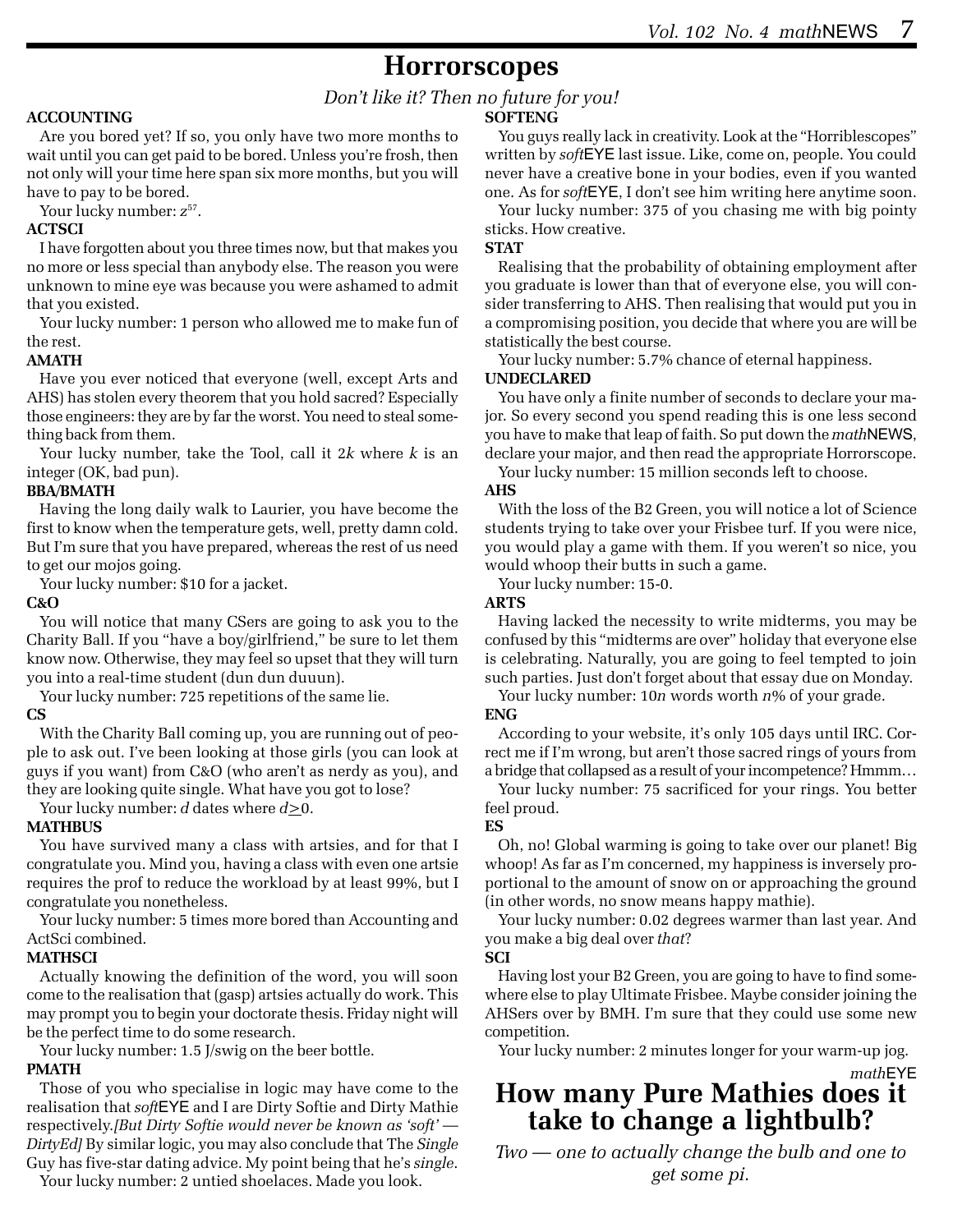## *prof***QUOTES**

[referring to the second law of thermodynamics] So there's going to be no organisation in the universe. Probably by next week.

Balogh, PHYS 115

[after a student answered a question] Excellent answer! Incorrect, but excellent!

Balogh, PHYS 115

The podium doesn't get hungry.

Balogh, PHYS 115

The centre of mass is always in the middle of the donut where there is no donut.

Balogh, PHYS 115

Stop getting bored and start getting excited. [sarcastic woo-hoos from students] That's better.

Balogh, PHYS 115

Now that nobody's understood that, we'll move on.

Balogh, PHYS 115

Next week we'll be having a review session, so come to class knowing what you don't know.

Balogh, PHYS 115

If I put a big red banner at the front saying "Do not sit in the first seat: it will explode," only dumb people would sit in the first seat. That would probably make the world a better place.

Bishop, SE 101

There's about a minute left in the quiz, so if you haven't filled in any answers yet, I suggest you do so shortly.

Bishop, SE 101

[after a student suggests a personal example] Now that he knows you more, he not only wants to kill you, but he wants you to die a slow and painful death. You know, this is probably the shittiest example of diminishing marginal returns I've ever heard.

#### Carvalho, ECON 101

[noticing yellow Caution tape blocking off the front row] There's a crime scene in here. You spend all this money to come to the University of Waterloo and you risk your lives coming to class.

#### Carvalho, ECON 101

[after a student asked a question] You're just asking that to put me in *prof*QUOTES. No questions from you. *[I guess it worked — pQEd][Hey, you're not a real editor! — Ed.]*

Chang, MATH 117

Why did I do this? I know from rich Asian experience.

Chang, MATH 117

[written on board]  $FRAC(x) =$  read the text book Chang, MATH 117

[student]The question [in the textbook] didn't specify that *a* and *l* were positive.

[prof] That's because the author was a sloppy bastard.

Chang, MATH 117

[prof] All I ask is that you don't stone the professor. I didn't make the questions.

[student] It's all Laurier's fault.

[prof] It's not Laurier, it's Western Ontario.

Kennedy, AFM 101

[student] How would you reference this proof? [prof, written] "By something she scribbled down at the start of class one day."

Koeller, MATH 135

Anybody with me? Anybody confused? Anybody asleep?

Koeller, MATH 135

[student] Do you offer any courses on DirectX programming? [prof] Do you want me to slap you? Please leave my classroom.

MacDonald, CS 133

## **Close to Infinity**



Math.random() and Angelo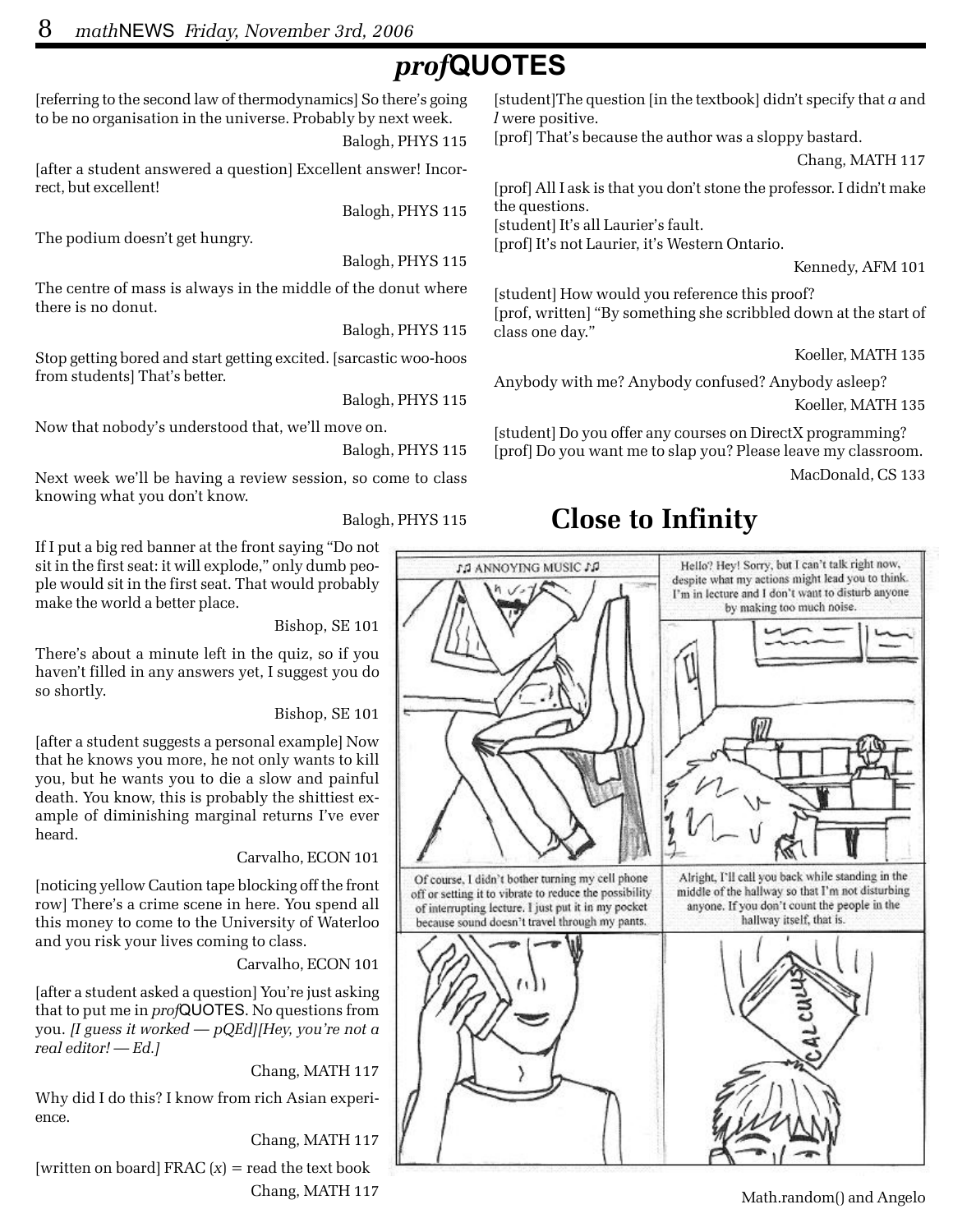If anyone creates an instance variable that's public, you have my permission to slap them and say it's from me. Unless it's a big guy, then don't get me involved.

MacDonald, CS 133

This is me going high-tech: using an overhead.

Snyder, RS 230

There's a lot of people with Philosophy diplomas around, and they're unemployed.

Tremblay, PHIL 100J

A flying toaster came down and tried to teach me ancient Chinese.

Tremblay, PHIL 100J

So we'll assume I'm not stupid, I'm not crazy, and I'm not lying. That's a lot of assumptions to make.

Tremblay, PHIL 100J

Either people like this handout so much that everyone is taking 3 or 4 copies, or some people take these home, eat them for dinner, and then want another one for the next night.

VanderBurgh, MATH 135

This is our knowledge base, which we will call "gamma" to make it sound important.

Van Beek, CS 486

You know, there's one crime worse than murder: plagiarism.

Van Beek, CS 486

We want to find the axioms. Well, that's the royal "we". *I* want to find the axioms.

Van Beek, CS 486

What if an evildoer, like someone from Roger's Cable, intercepted B's message to A?

Willard, MATH 145

So all we have to do is find  $P<sup>-1</sup>$ . But we won't do that.

Wollan, MATH 115

Proofs are like watching paint dry: it's boring, but it won't dry if you don't watch it.

Zorzitto, MATH 147

Because I'm insecure, I'm going to draw a picture.

Zorzitto, MATH 147

OK, I've got time to do a theorem. Let's do a theorem!

Zorzitto, MATH 147

*Keep sending in those* prof*QUOTES!*

## **You get a filler, but I still feel empty on the inside**

What is the volume of food with radius *z* and height *a*? Pi\*z\*z\*a.

## *prof***QUOTES Rejected** *math***NEWS Articles**

*Yes, there are some things that we can't print*

So here we are, at the *math*NEWS Production Night, reading articles, eating *free*PIZZA, and overall having a good time. But from time to time, we read articles that we unfortunately have to remove, never to be seen by the likes of mathies again. Here is a summary of said articles:

- Why Engineering is Better than Math  *the author has since been skinned alive.*
- Midterms are Coming  *talking about US Midterm Elections. It appears that the editors are pro-Bush and so did not want my, I mean, this article published.[Some writers need to realize that layout is hard, and not everything fits! — DirtyEd]*
- Voulez-vous coucher avec moi?  *Non, je ne voudrais pas coucher avec vous. Le ew!*
- ResNet Rox!  *the probability of ResNet working consistently is comparable to that of the Leafs bringing home the Cup.*
- I Love (name removed for privacy reasons)!  *good for you! Nobody cares!*
- Why Arts is Better than Math  *get your own society-run regular publication, then we'll talk.*
- *math*NEWS Sux!  *you suck and do not deserve to lay hands on this publication. No math for you.*
- I Can't Believe That My Prof Actually Said This!  *it's already a regular feature — it's called* prof*QUOTES.*
- How to Use Toilet Paper as Kleenex  *Come on! I'm eating pizza here!*
- Top Ten Things to Do with a Pink Tie  *article looks very similar to one written in Issue 1 about a Hard Hat. Besides, it's an insult to mathies everywhere.*
- I Like to Move It Move It  *you are an i-diot i-diot.*
- Why Math is Better than Engineering  *we here at* math*NEWS do not feel the need to prove what is obvious.*
- Dating Advice from the Single Guy Part 5  *we seriously don't need a repeat of the Boobs controversy. No offence to Dave and Steve (who, might I add, are both single).*
- *frosh*QUOTES *then we would need a section for every year, and we can't come up with that many names for such sections.*
- What's Wrong with Artsies  *not all artsies are like what the author describes; only a select few (including my roommate) are.*

Just note that the purpose of this article is not to discourage you from writing for *math*NEWS (I actually encourage the opposite), but be advised that articles similar to the above can and will be cut again.

The Insider

# *math***NEWS**

## **It's Canada's Bastion of Erudite Thought**

*Don't forget to submit your articles!* But, please, in Plain Text Format!

I'm looking at you, GMail users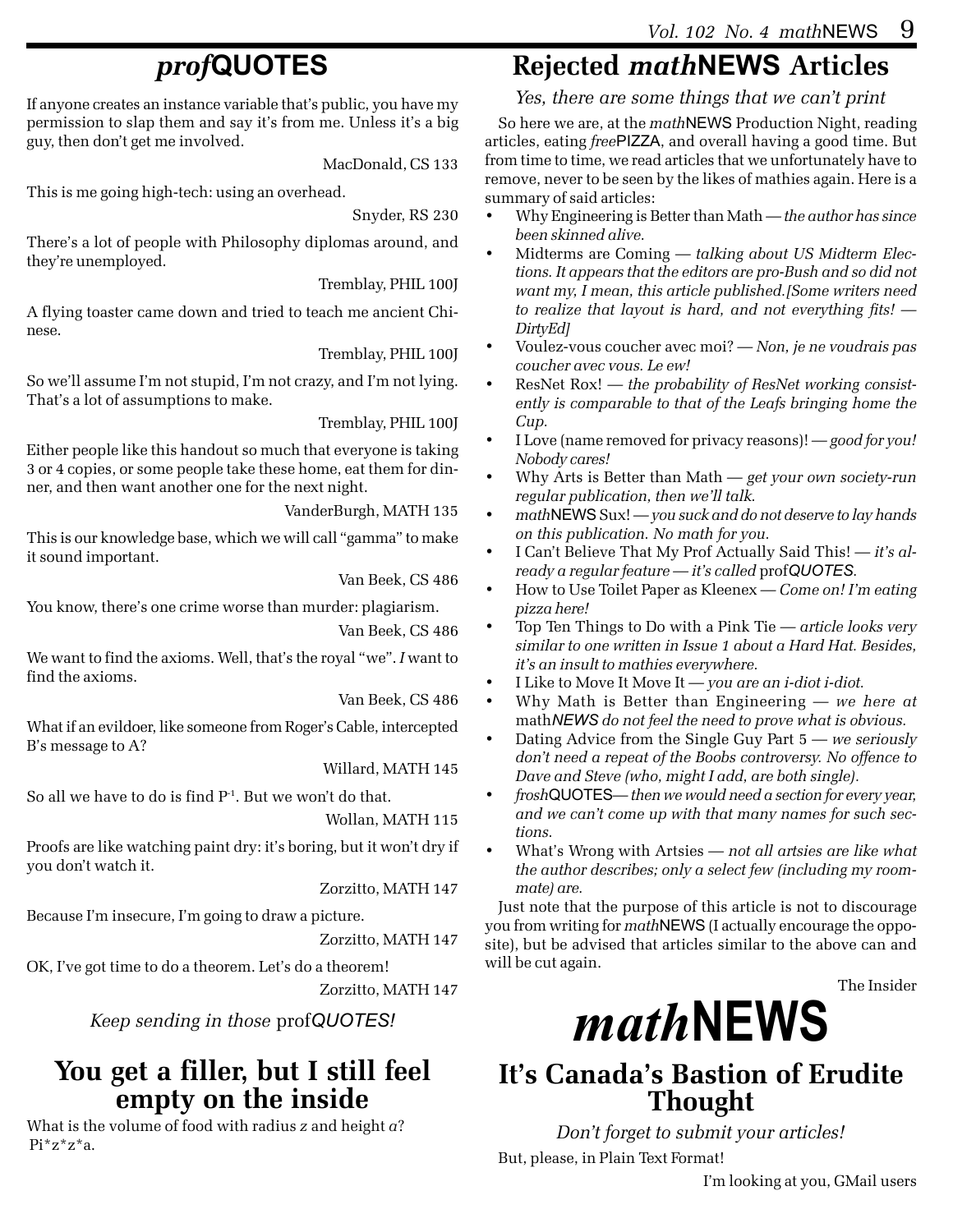### **A Guide to Some Math Courses' Assignments**

#### *Garnered through my own experiences and a little bit of hearsay (or heresy?)*

Assorted 'Helpful' Suggestions/Reflections:

- Math at late hours > food!
- You can justify ditching one question as it's only worth  $\sim$ 0.1% of your final grade  $\ldots$  but there becomes a downside when you realize you've done that for all the questions of the assignment.
- If you live on campus, all the better there is no real necessity to work in advance, as you can go for a walk (best with a friend) at four in the morning and drop off your assignment. Then scurry on back to res and get some sleep so you can get up in time for your 8:30 class later that morning.
- While dropping off an assignment, especially at late hours, unleash your inner monk (not the DnD monk) — MC stairwells have great acoustics and are lots of fun for bouncing Gregorian chants off them. Start with the Monty Python monk chant, then make it more tuneful and leave out the 'whack' at the end. Take LAT 100A so you know enough Latin to create some new chants, as repeating the Monty Python one or "Lorem ipsum dolor sit amet…" becomes quite dull.

Course-specific hints:

- Calc1 Take a derivative or a limit of the given function. Maybe say something about continuity.
- Classical Algebra Odds are you're probably proving something. Or decrypting a Priv/Pub key message. Just calculate everything mod 0 and use "Proof by Textbook or Maple" to give you full marks.
- Calc2 Integrate! Or use Taylor's Theorem.
- LinAlg1 Construct a matrix, row reduce. Say something about the columns' linear independence. Watch the "Finite Simple Group (of Order Two)" video for the  $n<sup>th</sup>$  time and enjoy the fact that you understand more of it now thanks to this course.
- Calc3 Take the partial derivatives of the function, and maybe throw in some multivariable linear approximations. Graph the strangeness of the function, and wonder why FINE 120 isn't a prereq for this course.
- LinAlg2 Construct a matrix, row reduce. Say something about the determinant.
- Combinatorics Can't say anything personally, as I haven't taken MATH 239 yet. But I have been told that it doesn't help you solve problems; it just tells you how screwed you are (e.g. odds of breaking your own laptop combination lock).*[I can advise from experience that this course teaches you how to beat your head against the wall. — DirtyEd]*
- STAT 230 Haven't taken it yet, but from what I hear, you just need to remember that n! does not mean an excited number.

aLemma

## **Sado-Masochism**

Love hurts.

Angelo

## **Public Service Announcement**

Are you compulsively volunteering for things, but don't know why?

 Do you feel that you should be doing something…all the time? Is there something missing from your life (aside from a sex life)?

If you answered yes to any of the previous questions, you may have an over-abundance of what researchers are calling "Volunteerium."

What is this terrifyingly named substance you ask? It's a mysterious quantum state of various vestibulating compounds within your body. This announcer didn't have time to consult any biology majors to get a quote on its actual properties, so I shall go by my gut instinct, and general observations.

While perfectly harmless, the following symptoms have been observed in subjects with an abundance of "Vo":

- A higher initiative to try new things.
- Seen volunteering…all the time!
- Volunteers to the detriment of grades and social life.

Please: if you are, or know someone who is experiencing these symptoms, please let them volunteer. Contrary to intuition, volunteering actually consumes "Vo", reducing the mentioned urges.

Here are a few sure fire methods to reduce your body's Volunteerium stores.

- Volunteer for *math*NEWS.
- Hold an office hour in the MathSoc Office.
- Volunteer for UW day, while trying not to scare away the pre-frosh, tomorrow!
- Help out with the Math Charity Ball (it's for Cancer!) Remember, reducing your Vo levels is healthy for you and your community.

PSAnnouncer

## **Solutions to Last Issue's Grid**

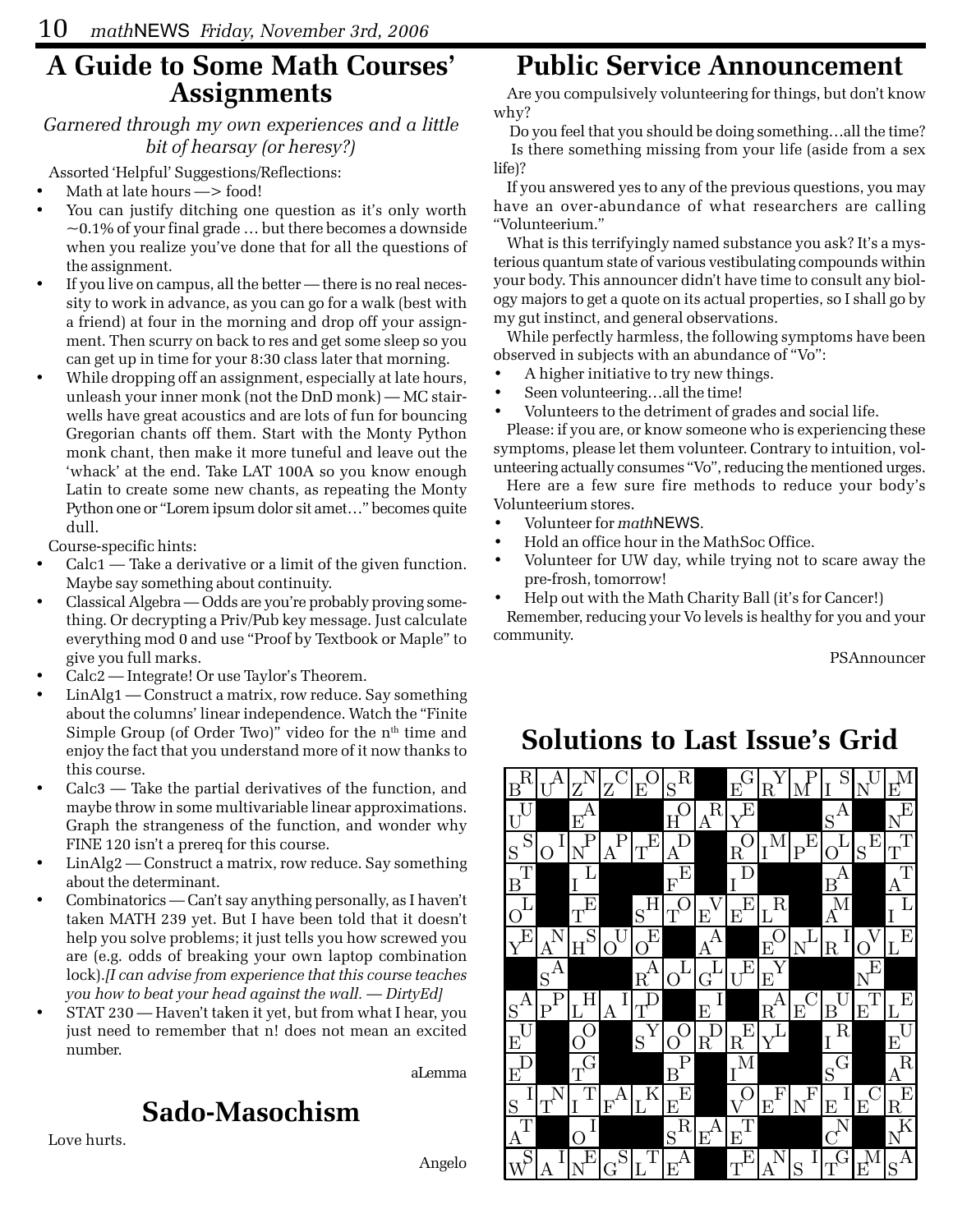## **Puzzles!**

David Hayes prepared these puzzles for *math*NEWS, a fact for which I am quite grateful. He also told me, "I've been having a lot of trouble getting the right level of difficulty for puzzles (I'm short of testers)." If you have any feedback for David, send it to ilostyourpuppy@gmail.com. Don't forget puzzle submissions may qualify for our FABULOUS PRIZE!

Congratulations to Zhentao Li, lucky winner of a \$5 gift certificate to the C&D. Come to MathSoc and ask 'em for it. I got enough submissions last time to suggest printing solutions is not necessary. If you disagree, send me an email at mathnews@student.math.uwaterloo.ca

#### inkEd

#### *Drywaller*

"Listen up. Our client isn't picky, as long as each square has the right number of walls surrounding it. Sounds a little tricky, but we didn't get to be the #3 drywall outfit in town by being lazy."

Also:

- There's a wall around the outside
- They want exactly 10 rooms



# Umbrellas



Copyright 2006, Umbrellas Puzzle #2006104

#### *SigInt*

The precious 8x8 grid we call home has been invaded! Signals intelligence tells us that the following agents are somewhere nearby, all they can tell us about their locations is:

- How many squares in a row or column are occupied
- They've been ordered to disperse so they aren't touching, not even diagonally.
- Remember: they can flip and rotate.





Place the following 10 squares on the 10 circles so that the overlapping numbers match up.



http://euri.cq/puzzles